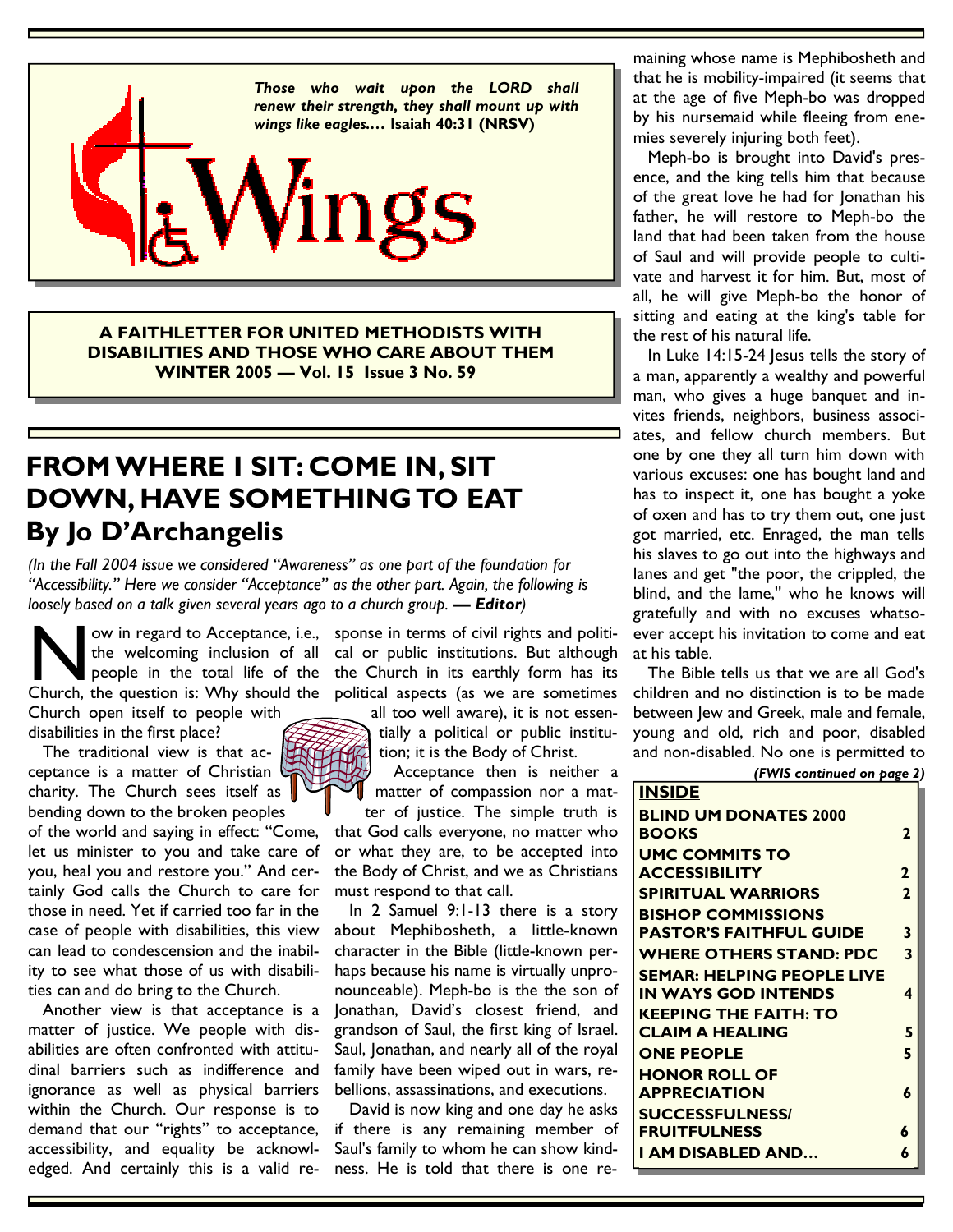#### *(FWIS continued from page 1)*

place obstacles in the way of anyone coming into the presence of the King and sitting with him at the banquet table. "Let the children come to me," he says, "and do not hinder them for to such belongs the kingdom of heaven…" Matthew 19:13 (NRSV).

 May I add that people with disabilities do not come empty-handed to the table? We bring our own gifts to the Church, and what we bring are usually the same as what able-bodied people bring, i.e., the ability to preach or teach or sing or even bake cookies.

 But our gifts often have an added dimension. I hate to admit this, but some of us can be awfully inspiring at times not because we are so saintly (in spite of what you may read, disability does not confer sainthood) but because our God-given capacities for resiliency, determination, and creativity, plus a faith sustained in less than perfect bodies and minds can provide hope and encourage-

ment to others living in difficult circumstances.

 Yet more than that, we can be awfully challenging (that's challeng*ing* not challeng*ed*). For by our mere presence we challenge the Church to actively live out the core concepts of Christianity brokenness and healing, forgiveness and grace, love and compassion, humility and tolerance—and not just pay them lip service.

 One of the Church's main tasks is to set a place at the King's table for everyone. To change metaphors in mid-paragraph: we people with disabilities are fond of saying that without the full acceptance of us in the total life of the Church, the Church itself is disabled in its mission. Or as Paul says in his first letter to the Corinthians (12:14-27), only when all the members, some weak and some strong but each with its own function, are working together can the Body of Christ be whole and what God intends it to be.



**A** non-official, non-profit quarterly newsletter published for, by, and about United Methodist adults with disabling conditions

**Founder/Editor Computer Layout Graphic Design** Jo D'Archangelis

**Correspondence** Send all correspondence — including feedback, original writings, items from other sources, and changes of address — to Jo D'Archangelis, Editor, at **Mailing Address** 592 West Ammunition Road, Apt. 1 Fallbrook, CA 92028 **Telephone/Fax** [760] 723-2668 (please call before faxing) **E-Mail** jodarlis@aol.com

**E-Wings** Two e-mail versions of *Wings* are available for those with vision impairments and computer "reading" devices, those who have difficulty handling paper and print pages, those who live outside the USA, and those who just prefer computer viewing: (1.) A strictly e-mail version in unformatted text without graphics, and (2.) A formatted version with color graphics available to those able to open attached files in MSPublisher 2000 format. E-mail Jo D'Archangelis at jodarlis@aol.com to request either, or both, of these versions.

**Wings Online** Four issues of *Wings—*Fall 2002, Winter 2003, Spring 2003, and Summer 2003—in their entirety may be accessed at www.cal-pac-ccdm.org/. Selected articles from back issues of *Wings* 1995-98 may be accessed at www.mariposa-ministry.org.

**Donations** Most of the funding for *Wings'* publication and mailing comes from reader donations. There are no subscription fees. If you think *Wings* is worth it, please make a check or money order payable to the "Fallbrook United Methodist Church" (or "FUMC") and mark it "Wings Newsletter." Mail it to the church address below.

| <b>Basic Angel</b>   | $$6 - $14$    | <b>Major Angel</b> | $$15-$24$ |
|----------------------|---------------|--------------------|-----------|
| <b>Super Angel</b>   | $$25-$49$     | <b>Mega Angel</b>  | \$50-\$99 |
| <b>Awesome Angel</b> | \$100 or more |                    |           |

**Church Address** Fallbrook United Methodist Church 1844 Winterhaven Road Fallbrook, CA 92028 **Church Telephone** [760] 728-1472 **Church Fax** [760] 728-7433 **Church E-Mail** FUMC1887@tfb.com

## **BLIND UM DONATES 2000 BOOKS**

M ike Johnston, a member at Parkview United Methodist Church in Benton, Ark., who has lost his eyesight due to diabetes and a related stroke, recently donated a collection of 2000 books to the Saline County Public Library, the *Benton Courier* reported. "Reading was such a joy to Mike that he wanted to share his books with others who could enjoy them," said his mother, Genevieve Johnston, who added that the library will provide him with books on tape. Julie Hart, the library director, said the books made up the largest single collection the library has ever received.

> **From "Faith Watch," compiled by Bill Fentum,** *UM Review* **(Oct. 22, 2004).**

## **SPIRITUAL WARRIORS**

sometimes the road to God is full of stairs

this lifetime I am riding on a wheelchair

◢

dear God since you ask of me to climb higher steps please lend me a ramp

> **— Kirsten Lykke Jensen — From DAM (Winter 1992)**

# **UMC COMMITS TO ACCESSIBILITY**

First Hollywood United Methodist<br>Church, Los Angeles, Calif., recently<br>committed itself to imagesing wheelebels committed itself to improving wheelchair accessibility to its facilities. According to senior pastor, Rev. Ed Hansen, the church will be renovating a restroom as well as installing a ramp and a wheelchair lift in the chancel area. If you know of any financial resources available for such accessibility projects, please contact Rev. Hansen at (323) 874-2104 or e-mail ehansen@hollywoodumc.org.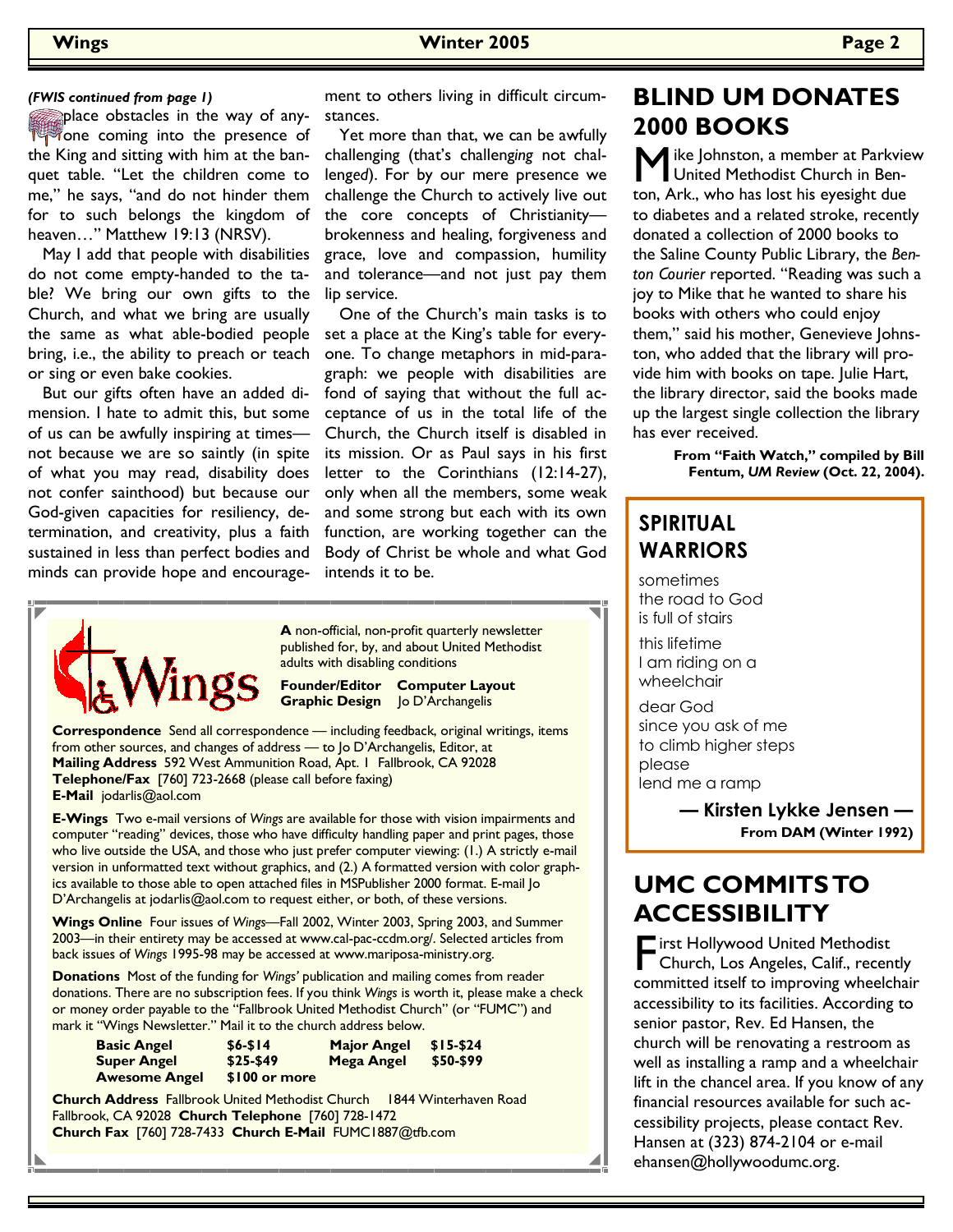#### **Wings Winter 2005 Page 3**

# **BISHOP COMMISSIONS PASTOR'S FAITHFUL GUIDE By Woody Woodrick**

The Rev. Eric Pridmore's life that other pastors in a single file because<br>
when he was ordained an elder Gene is trained to help his master avoid<br>
recently in The United Methodist<br>
the people. Another ordinand when he was ordained an elder recently in The United Methodist Church, Gene was right there be-

side him. In fact, Gene was also commissioned into God's service all the more remarkable considering that Gene, a Golden Retriever, is Pridmore's Seeing Eye dog.



 "I'm not really a dog person," Pridmore said. "I'm a Gene person."

 Pridmore, along with his wife, the Rev. Lisa Pridmore, serves as pastor of three churches in Mississippi. When Eric Pridmore was ordained at the Mississippi Annual Conference June 3 [2004] in Biloxi, Bishop Kenneth Carder also commissioned Gene, praying for him to "be a faithful servant to your master as he serves The Master."

 About a year ago, Pridmore told the Bishop that he had bought a stole for Gene similar to the one the pastor would receive upon becoming an elder. Bishop Carder joked then that he should ordain Gene also, who had gone through the ordination process with his owner.

 Since a dog cannot be ordained in The United Methodist Church, Bishop Carder instead commissioned Gene at the annual conference during the ordination service. As soon as Pridmore recited his ordination vows, he placed the stole he had bought for Gene around the dog's neck and then prayed.

 Pridmore said that having Gene commissioned meant a great deal. B i s h o p Carder said he saw theological and personal reasons for acknowledging Gene's role in Pridmore's ministry.

 "Gene is a gift from God who enables Eric to fulfill his ministry," Bishop Carder said. "Gene, then, is in ministry as a guide dog, whether or not he is conscious of that calling. Gene's presence in the service, obediently and compassionately fulfilling his role, was a sign of the 'peaceable Kingdom' which God intends for all creation."

Pridmore couldn't have Gene guide him

the Rev. Eric Pridmore's life that other pastors in a single file because Gene is trained to help his master avoid

other people. Another ordinand guided Pridmore into the service, while Gene walked beside him.

 Pridmore admitted he wasn't sure what he was getting into when he first got Gene seven years ago while in graduate school at UMC-

related Drew University in Madison, N.J.

 But they became inseparable functionally and emotionally. Gene was even in the delivery room when the Pridmores' daughter was born.

 But shortly after moving to Mississippi, Gene began losing weight and having skin problems. In 2002, veterinarians detected three tumors on Gene, who

was taken to Auburn University in Alabama, the closest veterinary school with an oncology department. Pridmore had to leave Gene for several days while doctors removed the tumors from three of Gene's legs.

 Members of the Pridmores' churches— Goodman Memorial UMC in Cary, Rolling Fork UMC in Rolling Fork, and Clark's Chapel UMC in Vicksburg—raised more than enough money to pay the \$1200 to \$1500 for the surgery and follow-up care.

 That kind of church support shone through again at ordination. "We had a wonderful ordination experience," Pridmore said. "It was nice to have the church, which disregards disabled folks at times, willing to acknowledge me as a servant of God just as I am."

> **From** *The UM Review* **(July 30, 2004). Woodrick is editor of** *The Advocate***, the newspaper of the Mississippi Annual Conference of the UMC.**

# **WHERE OTHERS STAND: PRESBYTERIANS FOR DISABILITY CONCERNS**

#### **MISSION STATEMENT**

It is the mission of Presbyterians for Disability Concerns (PDC):

..To affirm that all people are created in the image of God

..To affirm, support, and advocate the gifts, rights, and responsibilities of persons with disabilities

..To affirm and enable the inclusion of persons with disabilities in the total life of the church

..To hold the church accountable for its brokenness

..To assist the church to fully accept persons with disabilities and to embrace their gifts

### **THEOLOGICAL STATEMENT**

God created all of us in the image of God. *Then God said, Let us make humankind in our image*. (Gen. 1:26) This image is not a measurable characteristic or set of characteristics but is reflected uniquely in each person. God calls all of us to express this divine image through our unique characteristics. All our characteristics, including disabilities, are inseparable and valuable features of our unique indivisible persons. *For we are what God has made us, created in Christ Jesus for good works, which God prepared beforehand to be our way of life*. (Eph. 2:10) *Now there are varieties of gifts but the same spirit.*. (I Cor. 12:4) God gives all of us the unique gifts to obey the divine call. These gifts are needed by all. No one is dispensable or unnecessary. God invites all of us, including us with disabilities, to participate in God's ministry. *To each is given the manifestation of the Spirit for the common good*. (I Cor. 12:7)

.<br>In proposició de distribución del condicional de de de de de de de de de de de de del condiciones de la de de

**From the website of Presbyterians For Disability Concerns, Presbyterian Church (USA), www.pcusa.org/phewa/pdc.htm.**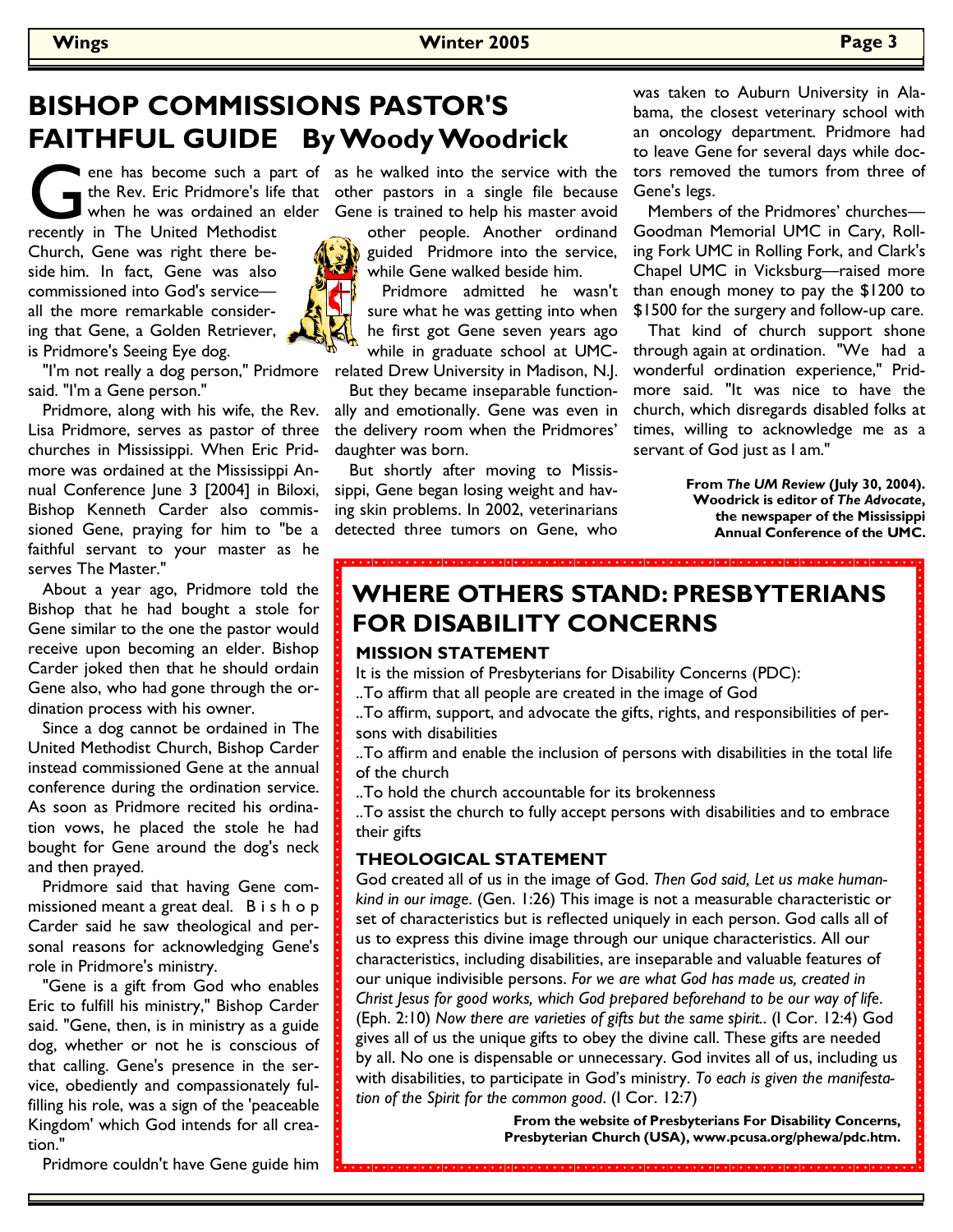

# **SEMAR: HELPING PEOPLE LIVE IN WAYS GOD INTENDS By Rev. Tom H. Johnson, Jr.**

ick stuck out his better foot to hold open the door of a shoe store, and we gradually maneuvered his wheelchair through the too narrow opening. It was a bright, sunny day, and I had volunteered to be the muscle for a shoe-buying expedition.

 Classified as a quadriplegic after a high school swimming/diving accident, my first cousin began relearning to breathe at a hospital in Tampa, Fla. Later in Warm Springs,

Ga., Rick re-learned to clothe himself, cook, and even to drive. He then moved to California, earned an advanced degree, and lived and worked quite independently despite his disabilities.

 But on this day the happy task was the purchase of a new pair of shoes. Rick regularly wore out one side of one shoe while pushing or pulling himself around in his wheelchair.

 The upscale shoe store was brand-new, complete with a deep, stylish shag floor covering. As we proceeded to the center of the store, the proprietor burst from behind the storeroom curtain carrying an armful of shoe boxes and called, "I'll be with you in a second."

 But when the manager turned and saw Rick, he stiffened, dropped most of his armload, and with hand waving in the air commanded us, "Out! Out! Get out! You are ruining the carpet! I don't allow the carpet cushion!"

 A mere high school student, I was dumbfounded. But Rick, an ancient 21 year-old, firmly said, "I came to buy a

"That accident changed me--inside....lt took a long time, but I'm a better person now than I would have been without it." --Rick--

pair of shoes." Eventually, very eventually, we departed without new shoes, leaving behind several sets of meandering tracks in the deep, sumptuous shag.

 The shoe store was my introduction to the often quite hostile world of "special needs" groups. Amazingly, Rick once told me that if he could re-live his life he would not undo the day of his accident, in spite of the deprivation, pain, and petty public humiliations he continued to suffer. "That accident changed me—inside. I really don't think I would be interested in other people like I am now if it hadn't happened. It took a long time, but…I'm a better person than I would have been without it."

 SEMAR's entry to the world of "special needs" groups came not, like mine, from experience with traumatic

**Some projects SEMAR is at present involved in:** 

- six group home projects for developmentally disabled people
- four potential large senior communities with easy access apartment units
- one transitional housing/group home for persons who are HIV+

• disability easy-access audits for congregations and UM-related educational institutions; resource materials for Disability Awareness Sunday; and large print and braille worship bulletins

• disability sensitivity training during the summer for youth and adult groups

**For further information or to send donations, contact: Rev. Tom H. Johnson, Jr., SEMAR, PO Box 128, 545 North Lakeshore Drive, Lake Junaluska, NC 28745-0128; (800) 527-3627 (voice); (828) 452-4332 (fax); (828) 452-7640 (tty); (828) 456-5431 (voice); e-mail tJohnson@charterinternet.com; website www.semar-umc.org**

injury but from experience with developmental disabilities. After a series of personal encounters with the intense struggles of developmentally disabled individuals and their families, a concerned group was formed that would spend the next 20 years headquartered in Atlanta, Ga.

 Formally organized in 1969 as an indeany of you in here! Your wheels crush pendent agency to meet the needs of mentally retarded people in the Southeast, SEMAR went on to nationally popularize the concept of group homes for the developmentally disabled (in fact, the

> "R" in SEMAR originally stood for "Retardation"). SEMAR intentionally related itself to the Southeastern Jurisdiction of the United Methodist Church from which, until recently, it received most of its funding.

> After a name change in 1989 to the Southeastern United Methodist Agency for Rehabilitation, Inc., SEMAR moved from Georgia to North Carolina. The board of directors decided in the early 1990s to expand SEMAR's mission statement to include all "special needs" groups in keeping with the congressional Americans With Disabilities Act of 1990 persons who are blind, deaf, developmentally impaired, or who use a wheelchair, plus people with a whole range of "invisible" disabilities, e.g., psychological problems, learning disabilities, and chronic health impairments such as epilepsy, arthritis, cancer, cardiac problems, or HIV/AIDS.

> My friend and relative Rick was able to receive care, social and rehabilitative services, and education in a timely fashion; he was a member of a close, extended, middle-class family and a very large network of friends. Many "special needs" people are not so fortunate.

> Through the years SEMAR has made a significant and enduring difference in the lives of thousands of "special needs" individuals and their families. With your support we can continue to be the "muscle" enabling many people to live their lives in the ways that God intends.

**Freely adapted from a fund-raising letter (Oct. 5, 2004). Rev. Tom H. Johnson, Jr., is Vice President of Advancement for SEMAR.**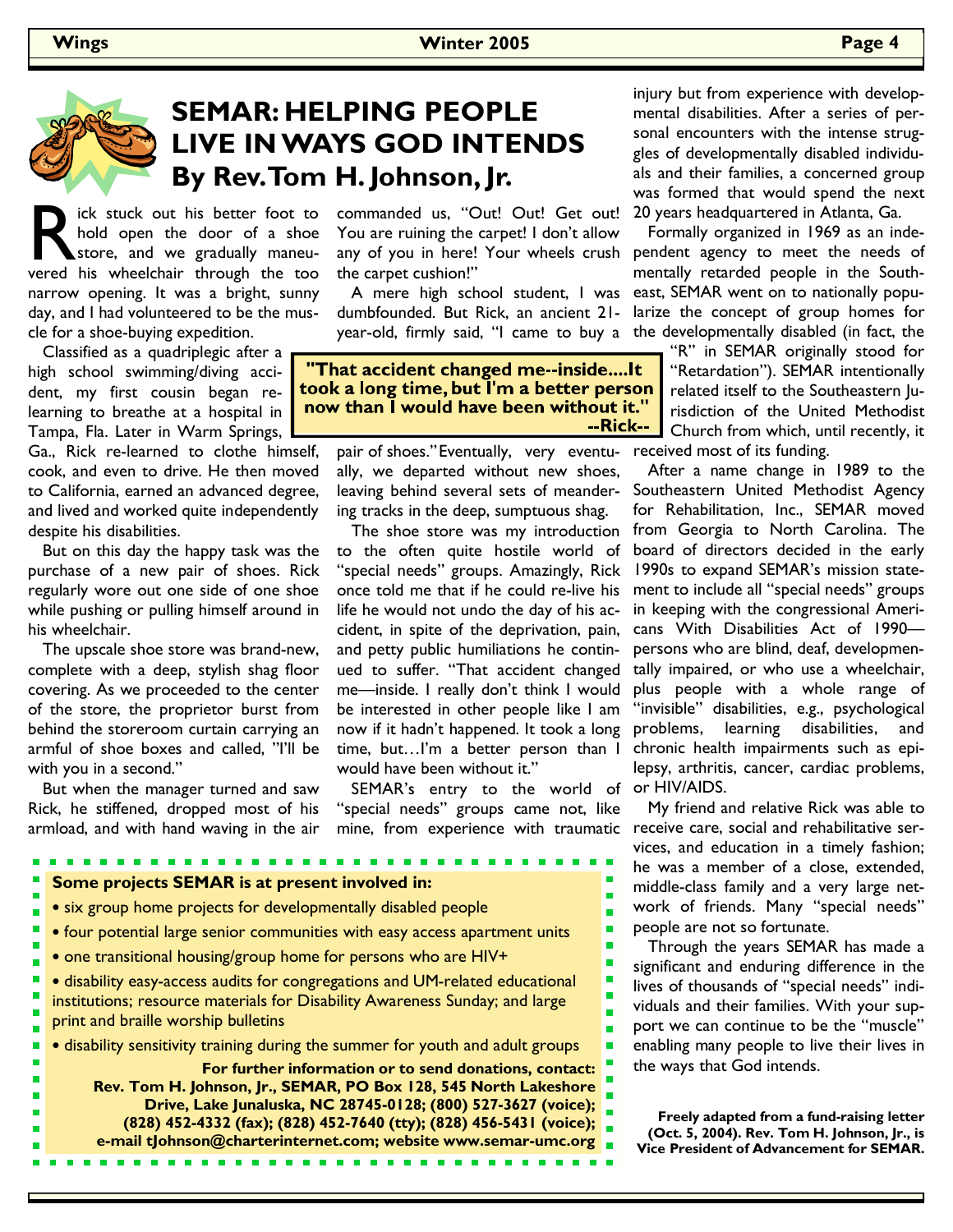### **Wings Winter 2005 Page 5**



# **KEEPING THE FAITH: TO CLAIM A HEALING By Josie Byzek**

The connection between faith and healing is considered rock-solid to many Pentecostal Christians, which creates considerable conflict for healing is considered rock-solid to many Pentecostal Christians, Bob Forte, senior pastor of Hope Minis-

church he and his wife, Coleen, founded in 1998. In fact, he's been told to rebuke the demon of cerebral palsy his whole life.

 "Many times people who are Pentecostal believe you claim a healing and it's done," says Forte. "Being Pentecostal, I truly believe that if you claim there is a healing it shall be done, but it doesn't necessarily mean the healing you're looking for. When I talk about a healing, I talk about a healing of spirit and a healing of perception."

 Forte remembers a conversation he had with a fellow Pentecostal wheelchairuser. He related his belief that Christ has been through every pain known to human beings and she informed him that's impossible, because Christ never rolled in her wheelchair. "I told her Jesus did take a roll in your wheelchair, because when he was on the cross he cried out, 'Father, why have you forsaken me?' He felt forsaken by God, too. ... He knew what it was like to be alienated."

 ...Once a man told him he shouldn't be a pastor because pastors must fit a certain mold, be of no blemish and so on. "I said, 'What reality are you from? I have news for you—that's what scripture says, but let me just tell you that all the people God used [in the Bible] were losers!" Look at Moses, Forte told his detractor. "The guy did God's work and he could hardly talk." But Moses was Old Testament and ministered before Pentecost, the man replied. "So then I said, 'What about Paul?' and then he's like, 'Well, his issue isn't really well described.'"

 Forte chuckles, recalling the debate. "I've heard every theory of what it [Paul's condition—the 'thorn in the side'] could

he connection between faith and be, but obviously he had some kind of issue. It's just too bad he didn't put down what it was. Boy, that could make life so much easier if we just knew."

 ...Forte's ministry is rooted in the try Family Fellowship in Allentown, Pa., a struggles his disability forces on him.

> "...I know what it's like to have people wonder how you can do the things you do...But I tell people, this disability of mine doesn't matter to God because he uses me anyway." -- Rev. Bob Forte --

> > Since his church began as an outreach to people living with HIV, it attracts many people from the gay community, some of whom assume he can't understand how hard their lives are since he is straight and married. But they're mistaken, he tells them. "When someone says to me, 'You don't know what it's like to be prejudiced against, you don't know what it's like to have doors

slammed in your face,' I can say, 'Oh yes I do. I do know what it's like. I deal with it all the time.'"

 Growing up with cerebral palsy has given Forte an intimate understanding of the dynamics of oppression. "I know what it's like to have lost jobs, and I know what it's like to have people wonder how you can do the things you do," he says. "But I tell people, this disability of mine doesn't matter to God because he uses me anyway."

In part because of his experience as a

person with a disability, Forte believes his church needs to be a place that lifts and builds people up. "In our church [people] are not being torn apart with doctrines and theol-

ogy and all the 'don'ts.' I tell people when you make a mistake you don't need to know you made the mistake, you're fully aware of it. I don't have to point that out to you, that's not my job. My job is to tell you about the benefits of being a Christian, the benefits of Jesus Christ.'

> **Excerpted by permission from**  *New Mobility* **(Dec. 2002), www.newmobility.com.**

# **ONE PEOPLE**

**B**ecause of sin we are a people separated from God, restored to relationship only by God's grace and love in Jesus Christ, his sacrifice.

**C**ould we remember Jesus also calls us to relationship with each other, to love one another, and that separating ourselves by net worth—worth? insulating, isolating ourselves from those unlike us, we fail our Lord?

**G**od, help us to see with your eyes, that we are one community, with goods and gifts to serve, and may we see that you came for all that you came for the least.

**— Roberta Porter —**

**From** *Alive Now* **[March/April 1999]**